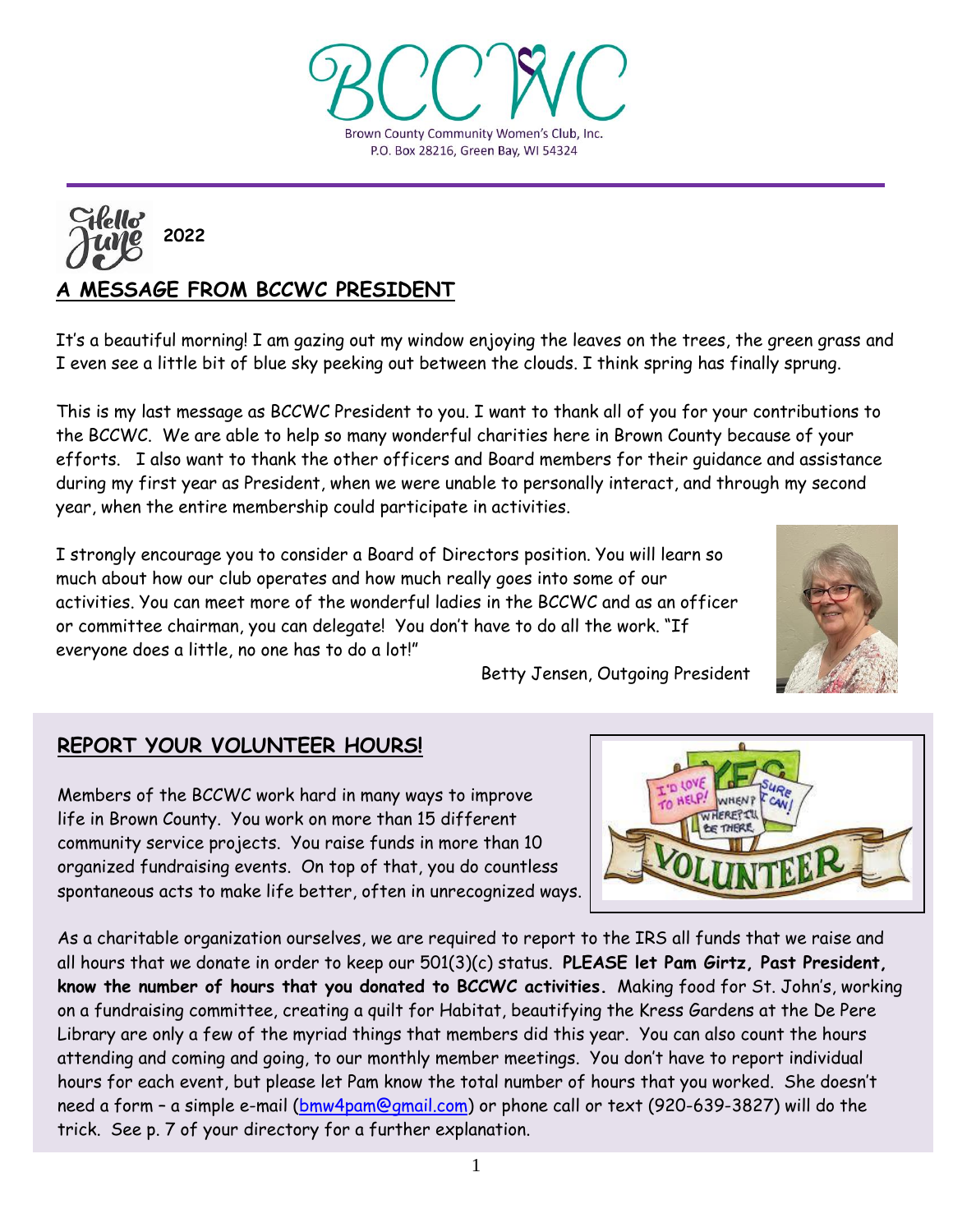# **MEMBERSHIP**



One new member joined the BCCWC this past month, bringing our membership to 267. *Please warmly welcome Dawn Murphy.*

**We don't want to miss seeing your name in the 2022-2023 directory!** *It is time to renew your membership. If you have already done so, thank you!*

The membership form is on the [www.BCCWC.org](http://www.bccwc.org/) home page. Please mail your form and check promptly to ensure your name can be included in our 2022-2023 directory. If you have moved, changed your email address, your phone number or any other changes, please note that information on your form. We do not want to miss anything important! Send the completed form and your check to: Dianne Froelich, 3466 Peppergrass Dr., Green Bay, WI 54311

> Laurey Clampitt (217-9557) [laurey.clampitt@icloud.com,](mailto:laurey.clampitt@icloud.com) Mary M. Schroeder (676-1500) [schroedermary949@gmail.com,](mailto:schroedermary949@gmail.com) Dianne Froelich (621-3357) [joedianne3261@new.rr.com,](mailto:joedianne3261@new.rr.com) Membership Co-Directors

# **MEETINGS REMINDER**

There are no general membership meetings in June, July or August. Next fall's kick-off and welcome-back luncheon is September 21 at Rock Garden, 1951 Bond St., Green Bay.

### **SPRING LUNCHEON**

The Ashwaubenon High School Show Choir entertained 144 members and guests at the spring luncheon on May 18 at Stadium View Bar, Restaurant and Banquet Hall.

President Betty Jensen, BCCWC President for the past 2 years due to Covid, passed the torch to the 2022-23 President, Carol De Grand. The rest of the new officers were also installed.



 *Spring Luncheon - Registration & Raffle Ticket Tables*

A delicious luncheon with clever table decorations set the tone for a very enjoyable day



Carol Mau (227-3542) [zinniea60@gmail.com,](mailto:zinniea60@gmail.com) Susan Byrne (708-860-8878) [susanbyrne9968@gmail.com,](mailto:susanbyrne9968@gmail.com) Darlene Rohm (303-870-6400) [darlenehh@yahoo.com,](mailto:darlenehh@yahoo.com) Program/Social Co-Directors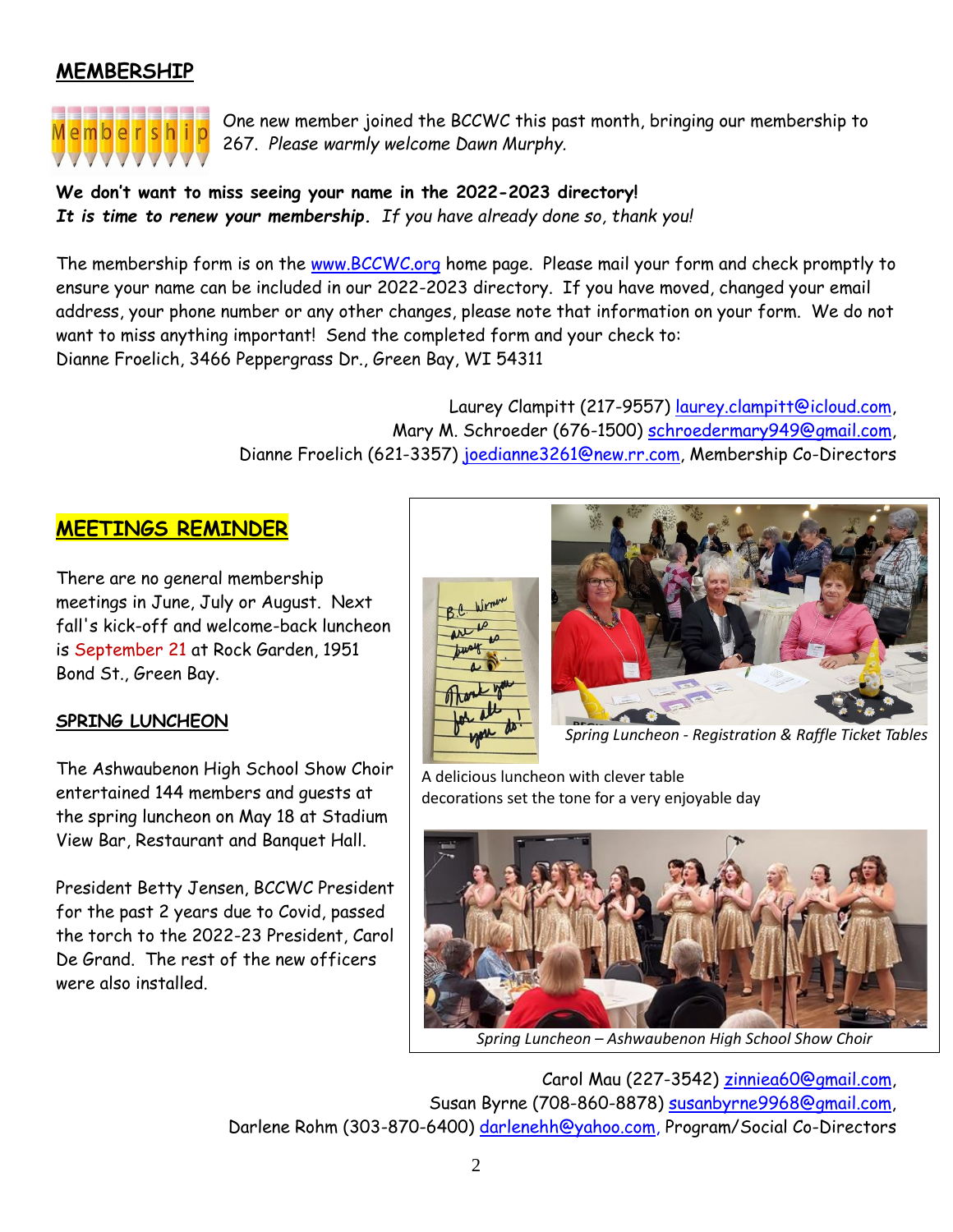

#### **KRESS LIBRARY GARDEN**



We have a great group of women helping with the Kress Library Garden this year! Thanks to all of you who were able to join us for "waking up the garden". All this warmer weather and rain should be great for getting things GROWING! Those of you in the group should have received emails with our volunteer contact list and opportunities to sign up for a "watering week" during the summer. Please reach out to Terri Lewis if you want to join the group or volunteer for watering

duties. *We have June covered but still need help for watering in July, August and September*. Our next workdays:

June 22, July 20, August 17, September 21: Garden Maintenance, 8AM.

We follow up with friendship and breakfast/coffee for those who can stay! We are known to frequent Black Honey Hashery. Thanks for all your help!

> Sue Johnson (360-1730) [smjohnson718@gmail.com,](mailto:smjohnson718@gmail.com) Terri Lewis (660-9895) [ptlfam@new.rr.com,](mailto:ptlfam@new.rr.com) Co-Chairs

#### **CHEERY NOTES TO SENIORS**

For the month of May, McCormick Home residents in Allouez received 52 cheery notes, many with spring greetings. During the BCCWC 2021-22 calendar year, 745 cheery notes, crafts and birthdays cards were delivered to 9 different Brown County area nursing homes.



Please help continue this worthwhile project by writing cards over the summer for fall delivery and beyond. If you need cards, we have an abundant supply, thanks to card donations from BCCWC members.

> Kathy Heyroth (615-8062) [oheyrothkathy@gmail.com,](mailto:oheyrothkathy@gmail.com) Rosie Jonas (336-7057) [rjonas@new.rr.com,](mailto:rjonas@new.rr.com) Co-Chairs

#### **HOUSE OF HOPE**



Full house (again) for the birthday celebration at House of Hope! Thanks to the generosity and kindness of our volunteer, 30 residents were treated to cake and ice cream. The celebrants included a 3-year-old boy, a 1-year-old boy, an adult male and an adult female. The Social Services Coordinator again thanked the BCCWC for providing this special treat for the residents of the homeless shelter. We do make a difference in the life of a child or an adult resident.

If interested in this ongoing project, please contact Kay. Thank you for this consideration!

Kay Barlament (660-7368) [kay.barlament@gmail.com,](mailto:kay.barlament@gmail.com) Chair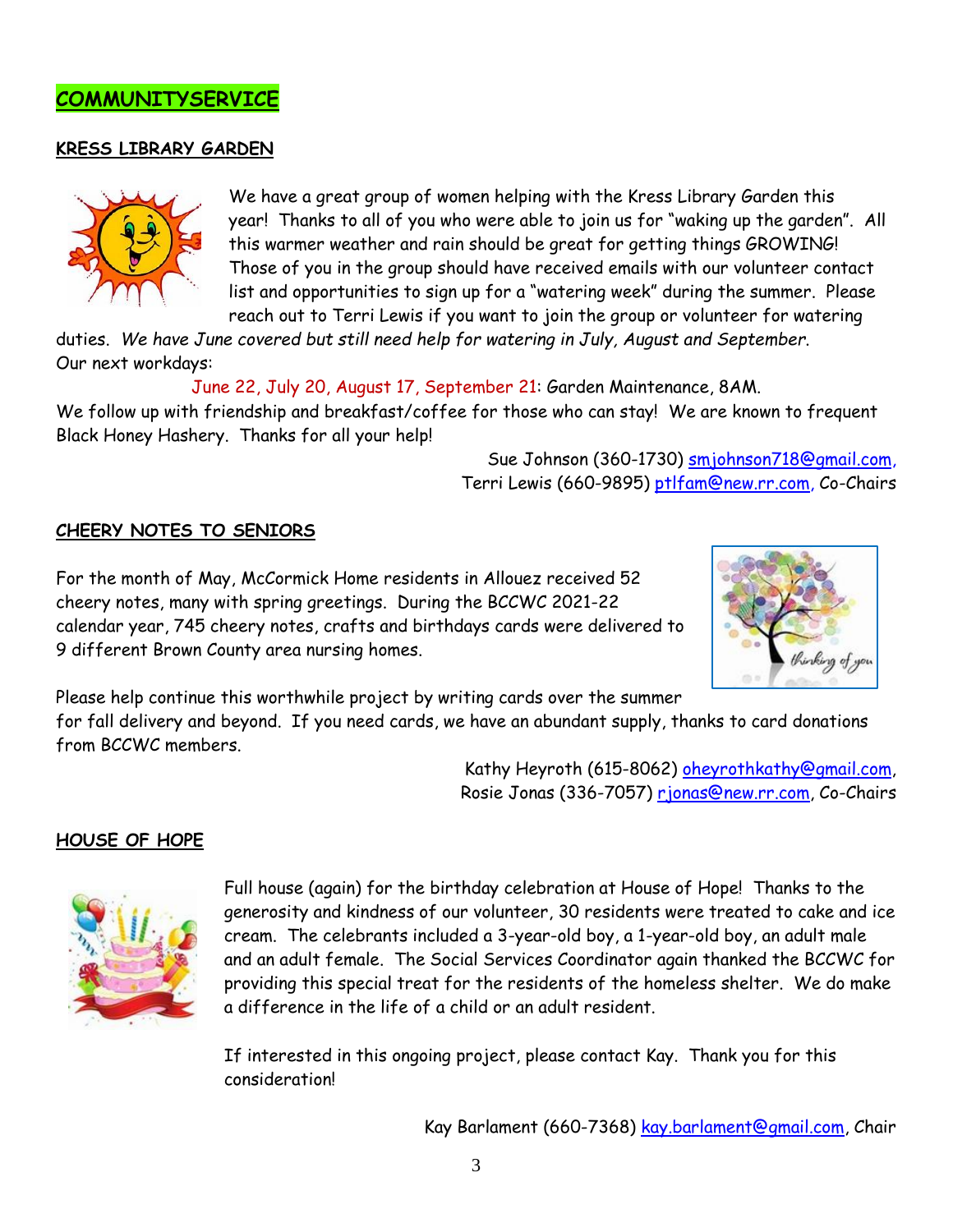# **ONE STITCH AT A TIME**



Thank you all for yet another successful blanket collection. Your generosity has put smiles on so many faces - again. Wellspring and House of Hope were the lucky recipients of not only blankets, but also shawls, baby sweaters and hats. Many awesome creations were provided. Thank you again.

> Pat Hearden (432-5871) [phearden@aol.com,](mailto:phearden@aol.com) Jean Allgeyer (639-2980) j<mark>mallgeyer@msn.com</mark>, Co-Chairs

#### **ST. JOHN'S MINISTRIES – ST JOHN'S HOMELESS SHELTER**



*I want to extend a huge THANK YOU to all the amazing ladies who consistently volunteered this past season to cook delicious food and to serve food each month at the St. John's Homeless Shelter. Everybody always stepped up to help, no matter how extensive our needs. I am grateful to all of you and the people at the Shelter are always so grateful as well. All of you deserve so much recognition for your selfless service. Remember to include time for food shopping, food preparation and delivery and time serving when you turn in your* 

*volunteer hours*.

Jan Clark has graciously volunteered to co-chair the St John's Meals next season. Again, I am grateful. There will be sign-up sheets available at the September meeting. The first meal we will be serving is November 3. We serve 6 meals, 1 each month on the first Thursday of the month from November through April. I look forward to all the joy we have in being part of this meaningful service project.

Mary Kay Paulson (632-7473 or 301-221-6327) [mkpaulson@aol.com,](mailto:mkpaulson@aol.com) Chair

### **HSHS ST. VINCENT CHILDREN'S HOSPITAL – CHILD LIFE DEPARTMENT**

The April 'Child Life' collection brought a wonderful outpouring of items bound to bring smiles to the hospitalized children at HSHS St. Vincent Children's Hospital. Many thanks to everyone that donated, bringing joy to these health-challenged children and teens.

This past year has been overwhelming with dedicated support, time and talent of so many members. It is with sincere appreciation that we say, "Thank you"! The 'Child Life' projects could not have been accomplished without such genuine caring to bring happiness to these children.



Stay tuned in fall for the upcoming 'Child Life' projects. In the meantime, enjoy a happy and healthy summer!

> Kathy Aicher (265-5094) [kaicher@new.rr.com](mailto:kaicher@new.rr.com) Sue Vyse (562-3273) **smvyse@gmail.com**, Co-Chairs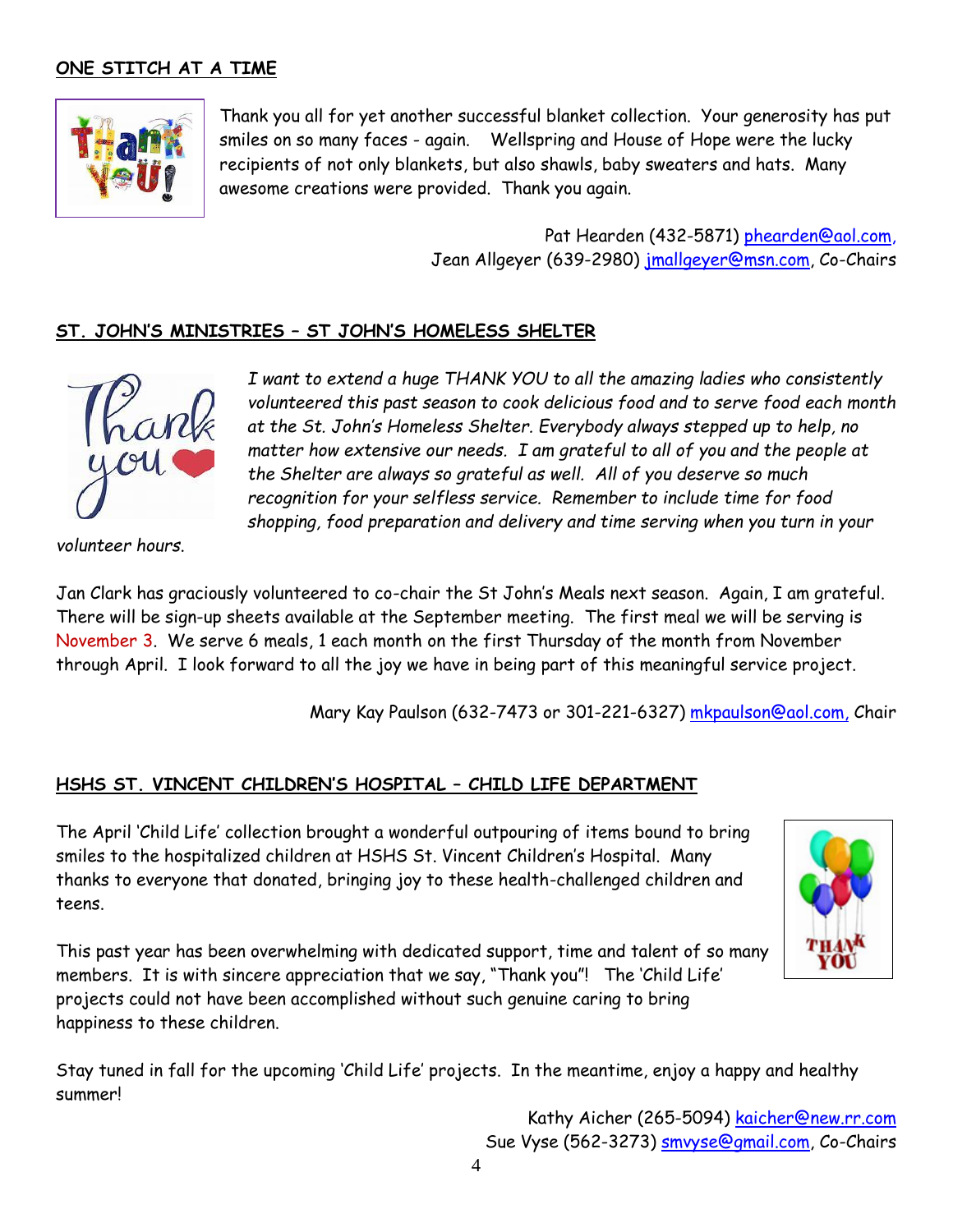# **BUILDING QUILTS FOR HABITAT FOR HUMANITY**



*New Habitat for Humanity homeowners, the Maldonado Rubio family: Rosa & Esteban and their children, Esteban (15), Belen (11), and Adan (6)*



 *Quilt presented to the Maldonado family at the May 23 dedication of their new home.*

The quilters will meet at the Polo Point Clubhouse on June 1 at 9AM. Anyone, at any time, is welcome to join our group.

> Mary Schrickel (609-4651) [mary\\_habitat@hotmail.com,](mailto:mary_habitat@hotmail.com) Gina Reinardy (664-6501) [ginareinardy@gmail.com, Co](mailto:ginareinardy@gmail.com,%20Co-Chairs)-Chairs

# **A SMILE BOUQUET**

Unfortunately, we didn't receive any flower donations from area florists after Mother's Day so, "Smile Bouquet" was cancelled for May.



We are planning on again getting flower donations from members' gardens in August. Many flowers from our members and friends were received last summer and we were able to create numerous bouquets to bring to the nursing homes and Unity Hospice. Stay tuned.

> Sue Johnson (360-1730) [smjohnson718@gmail.com,](mailto:smjohnson718@gmail.com) Judy Trimberger (499-9877) judytrimberger@yahoo.com, Barb LaFrombois (465-8623) [dblafrombois1@att.net,](mailto:dblafrombois1@att.net) Co-Chairs

# **FUNDRAISING**

The summer lies ahead of us and you know you'll be ordering things from Amazon. Please remember to use [www.smileamazon.com](http://www.smileamazon.com/) when you order. That will trigger Amazon's charitable donation feature. You can support fundraising for the BCCWC just by shopping! Encourage your children and friends to use it, too. *Sure beats having a car wash!*



Sue Protzman (217-3014) [protz511@new.rr.com,](mailto:protz511@new.rr.com) Lynette Van Den Heuvel (264-2480) [nettiemayou@me.com,](mailto:nettiemayou@me.com) Bonnie Christensen (366-6773) [bjcingb05@gmail.com,](mailto:bjcingb05@gmail.com) Fundraising Co-Directors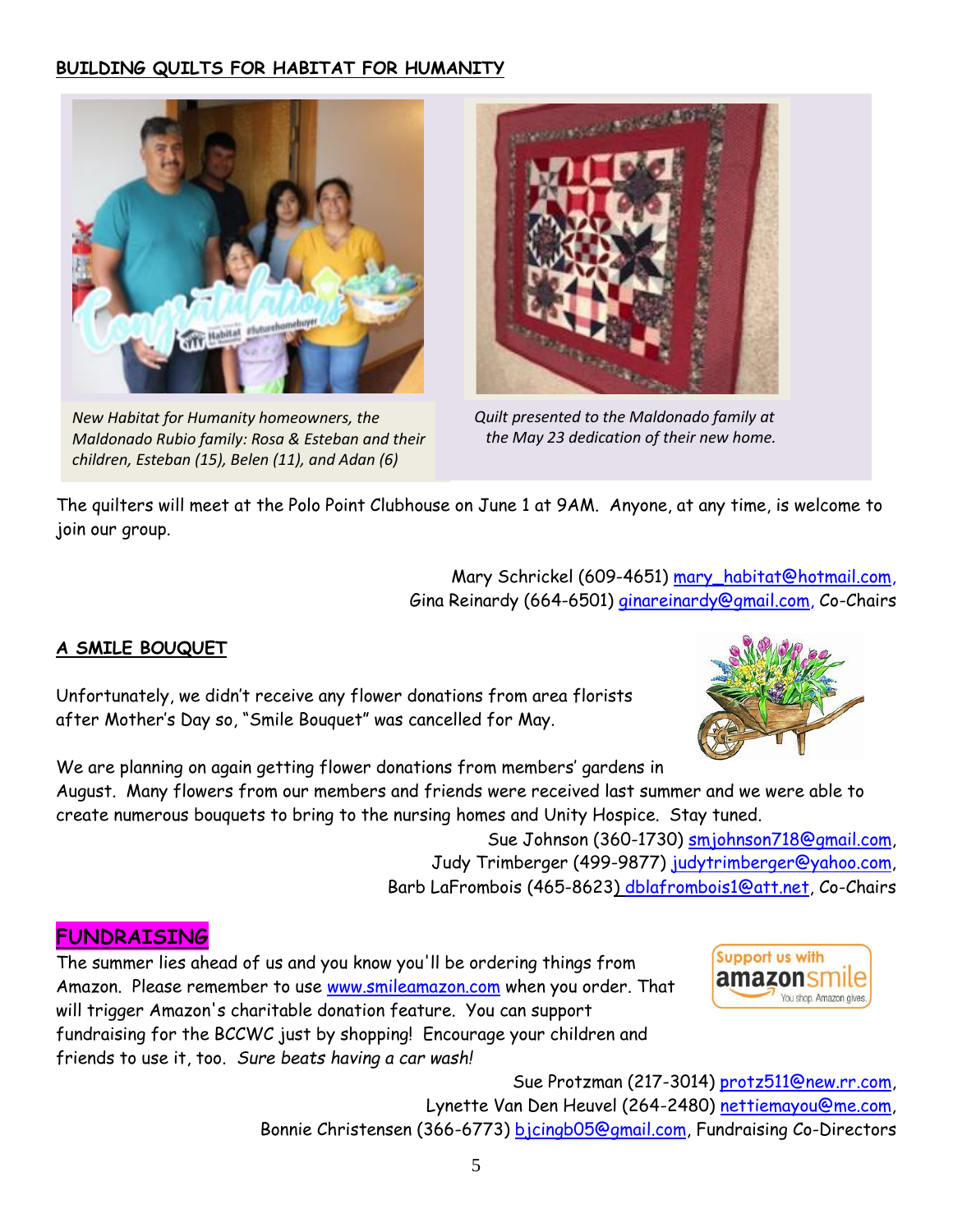# **BCCWC ANNUAL GOLF OUTING** - *Monday ,June 13, Mid Vallee Golf Course,* 8AM Registration



Your entry covers bagels, coffee, water, lunch and door prices.

Golf green fees of \$25 will be paid directly to Mid Vallee in the pro shop on the day of the event. There will be staff members in the parking area to help take your clubs to your assigned cart. After registration, enjoy bagels and coffee, buy tickets for mulligans and strings to help improve your "lie" and raffle and 50/50 tickets.

9AM shotgun tee-off. Make your way to your carts no later than 8:50AM Noon: Lunch will be served. In case of rain, the luncheon will still go on. Feel free to bring cards or a game or just socialize.

Non-golfers: Arrive at your leisure. There will be coffee and bagels to enjoy and the room will be set up for cards or games. If you're coming for lunch, plan to arrive by 11:30 when the golfers should be returning to the clubhouse. Make sure to give yourself enough time to check out the silent auction items and to buy your raffle and 50/50 tickets. And don't forget to check out the silent auction items. There is still room for more participants so, sign up and join the fun.

Terry Jeffers (606-2470) tieffers138@att.net, Chair

# **FELLOWSHIP**

*Thank you to all members who tried something new and joined in any of the Fellowship activities this year. There was quite a variety and we saw new faces at some of them.* 

*Thank you, also, to Bonnie LeMense for being a Fellowship Co-Director for the past several years. Her positive attitude and organizational skills really helped shape our offerings. As mentioned at the May meeting, Sue and Lynn will be joined by Joan Zittlow in planning activities for the 2022-23 year. Let any of us know of an activity you'd like scheduled. Watch the directory and fall newsletters for all the details.* 

### **Possible Events**:

#### "Money and Margaritas on Mason Street"

Members had fun checking out 2 pawn/resale venues in early May. Some even went home with money and most went to Los Banditos for a bite to eat. The visit to American Antiques and Jewelry was such a hit, we are looking at scheduling another one for Ladies Night in the fall. Stay tuned! Retail Therapy!

A Shopping Trip to Mayfair, IKEA and Trader Joe's was canceled due to lack of interest. Lynn is working on a trip or 2 for next year.

#### **Standing Activities:**

Book Club meets monthly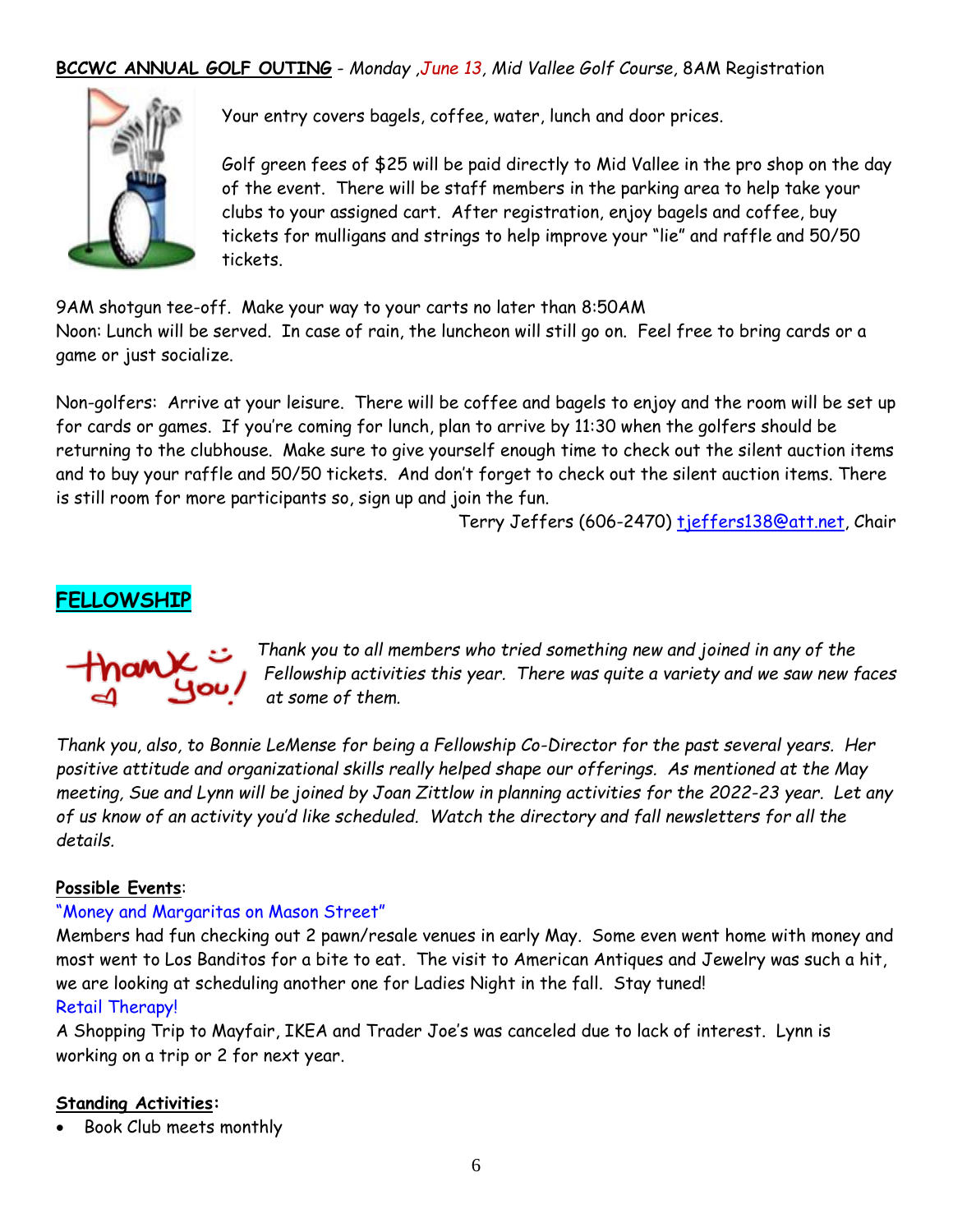Mah Jongg Note**:** Betty Jensen has worked with the Ashwaubenon Community Center to schedule a different time for Mah Jongg on Wednesdays. Due to the concert series, Mah Jongg players will meet at 10AM instead of 1PM. This will help alleviate parking issues. Those who wish to stay for the concert will be able to do both. Betty will send a message regarding changes.

> Sue Sinclair (432-3428) [upnative1979@yahoo.com,](mailto:upnative1979@yahoo.com) Bonnie LeMense (373-4811) [bonnleme@att.net,](mailto:bonnleme@att.net) Lynn Arnesen (201-739-3941) [lynn.arnesen@aol.com,](mailto:lynn.arnesen@aol.com) Fellowship Co-Directors

# **BOOK CLUB**

June 6 at 1PM is the next meeting at the Kress Library to discuss *This Tender Land* by William Kent Krueger. The New York Times bestselling author tells the unforgettable story of 4 orphans who travel the Mississippi River on a lifechanging odyssey during the Great Depression.



# Book Summary:

In the summer of 1932, on the banks of Minnesota's Gilead River, Odie O'Banion is an orphan confined to the Lincoln Indian Training School, a pitiless place where his lively nature earns him the superintendent's wrath. Forced to flee after committing a terrible crime, he and his brother, Albert, their best friend, Mose, and a brokenhearted little girl named Emmy steal away in a canoe, heading for the mighty Mississippi and a place to call their own.

Over the course of one summer, these 4 orphans journey into the unknown and cross paths with others who are adrift, from struggling farmers and traveling faith healers to displaced families and lost souls of all kinds. With the feel of a modern classic, *This Tender Land* is an enthralling, big-hearted epic that shows how the magnificent American landscape connects us all, haunts our dreams and makes us whole.

This is our final book before we break for summer, but we have a great list of books already planned for the upcoming year. Join us on the first Monday of the month, starting again in September, to share some book talk. Here is the list of books so you can start planning ahead.

September 6 This is our open sharing of books from your past year's reading

- October 3 *Out of Egypt* by Andre Aciman
- November 7 *There, There* by Tommy Orange
- December 5 *West with Giraffes* by Lynda Rutledge
- January 9 *Little Paris Bookshop* by Nina George
- February 6 *Perpetual West* by Mesha Maren
- March 6 *Next Year in Havana* by Chanel Cleeton
- April 3 *The Night Watchman* by Louise Erdich
- May 1 *The Edelweiss Sisters* by Kare Hewitt
- June 5 *The Seven Sisters* by Lucinda Riley

If you have any questions, contact Meg who would love to talk you into joining the group!